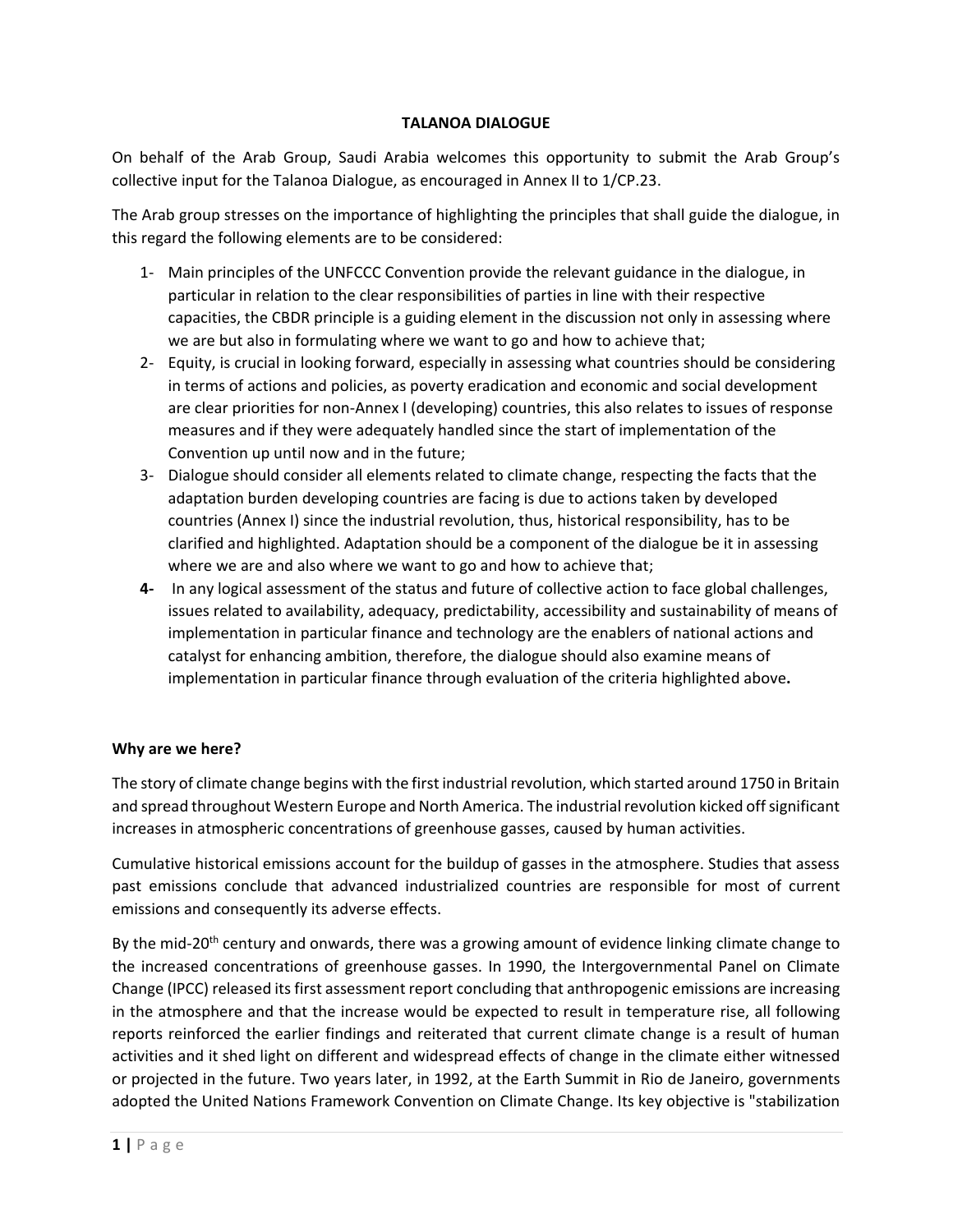of greenhouse gas concentrations in the atmosphere at a level that would prevent dangerous anthropogenic interference with the climate system". The Convention acknowledges the need for broad cooperation on climate change, and also, central to the Convention, are historic responsibility, equity and social considerations. These considerations are reflected in the requirement for developed county parties to take the lead and to assist developing countries, in the recognition that developing countries' emissions are relatively low and will need to grow to meet their legitimate social, economic and developmental needs, and that actions should be in accordance with countries' common but differentiated responsibilities and respective capabilities and their social and economic conditions and needs.

Several commitments covering different periods have been made under the Convention. The first commitment falls under the Convention itself, and it requests Annex I parties to return their emissions levels by 2000 to their 1990 levels. After that, under the Kyoto Protocol's first commitment period covering the years 2008-2012, Annex I parties committed to reduce their emissions levels by an average of 5% compared to 1990 levels. In the second commitment period under the Kyoto Protocol (Doha Amendment), Parties committed to reduce GHG emissions by at least 18 percent below 1990 levels. However, up until now, the amendment has not entered into force as not enough parties have accepted the amendment.

### **Where are we now?**

Over the period 1990–2015, total aggregate GHG emissions without land use, land-use change and forestry (LULUCF) emissions and removals from for all Annex I Parties decreased by 12.9%, while total GHG emissions and removals with LULUCF decreased by 17.9%. For Annex I Parties with economies in transition, GHG emissions without LULUCF decreased by 38.3%, while those with LULUCF decreased by 48.5%. For Annex I Parties that do not have economies in transition, GHG emissions without LULUCF decreased by 0.7%, while those with LULUCF decreased by 2.1%. Therefore, GHG emissions from Annex I countries have declined but largely due to lower emissions from economies in transition.

As the focus shifts from the Kyoto Protocol to the Paris Agreement, it is essential to reflect on the progress that has been made. While there have been reductions in GHG emissions from Annex I parties, not all Annex I parties were able to meet their pledges, in fact, some Annex I parties' emissions have increased. It is also worth noting that some Annex I Parties (developed countries) have officially withdrawn from the Kyoto Protocol, others refrained from joining a second commitment period, although they face no capacities constrains or development challenges.

Furthermore, and in relation to fulfilling the commitments under articles 4.3, 4.4 and 4.5 of the Convention, flows of funds from developed to developing nations have not been sufficient nor adequate or predictable. Several COP decisions have called for scaling up of finance, enhancing predictability, responding to developing countries' needs, and enhancing country ownership. Such COP guidance saw very limited implementation, as such, developing countries were not able to plan or enhance their efforts to tackle climate change, especially with the burden of adaptation. It is also worth noting that the Kyoto Protocol, through its Clean Development Mechanism, aimed at establishing a carbon market with carbon pricing, this approach has proven to be unsuccessful as carbon prices crashed, and it showed that such approach should not be considered as a source of funding or as a catalyst for action.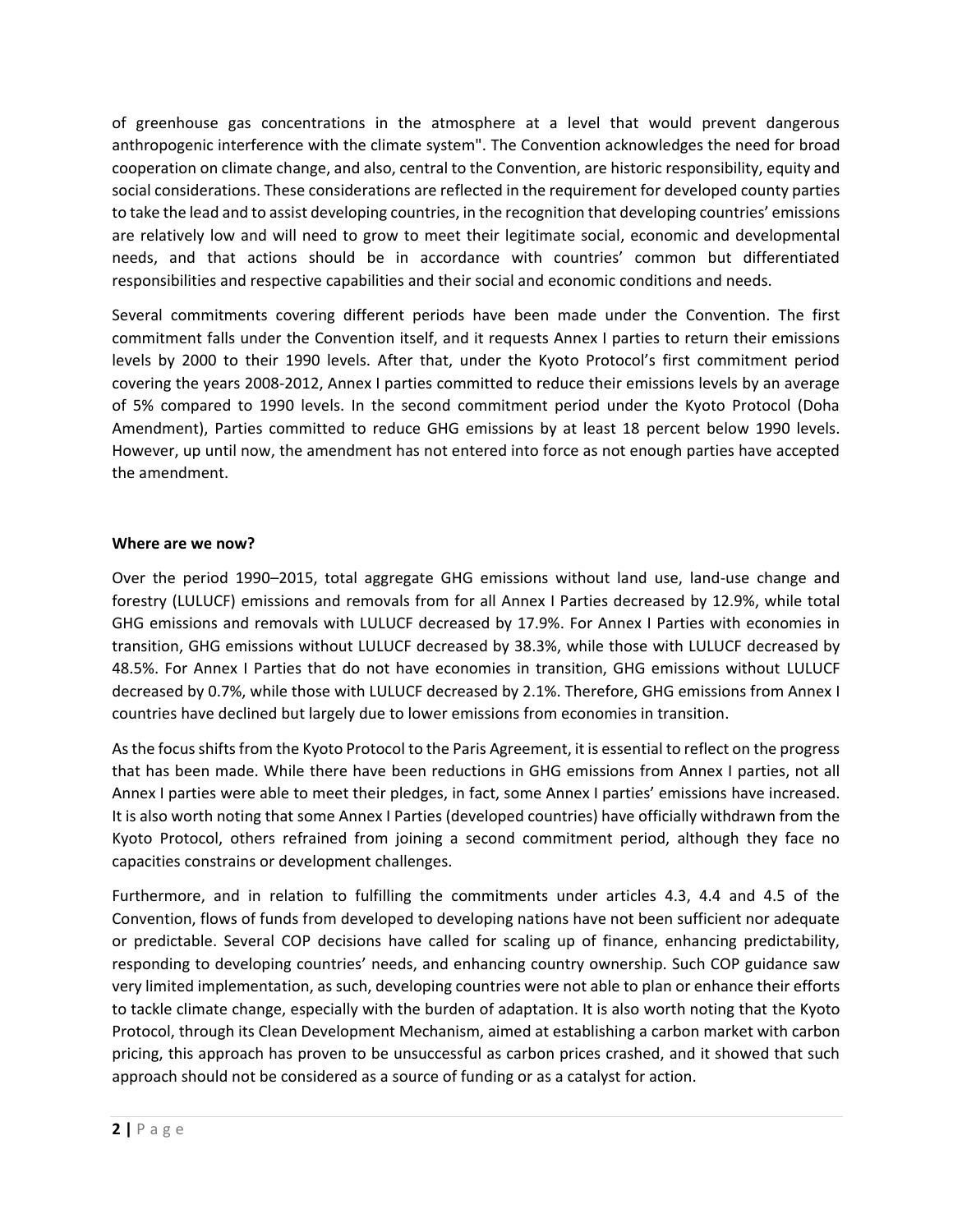In Copenhagen, in 2009, two goals were set for climate finance, one is a fast start finance of 30 billion USD, and the second is an annual 100 billion USD by 2020. Current figures of available climate change funds are far below the set target. Support from Annex I Parties to Non-Annex I Parties on areas of technology transfer and capacity building is far from developing Parties' needs as well.

In addition, existing climate related funds, in particular the GEF, Adaptation Fund, LDCF and SCCF have not provided any significant resources to assist developing countries to transition to more climate friendly technology. Accessing those funds has been a challenge and predictability of the resources is a regular concern by the COP.

Zooming in on the Arab Group, the countries are highly vulnerable to adverse effect of climate change and response measures, which is likely to compound persisting development challenges. The Arab Group is in a region that is already recognized as the most water scarce region in the world and has to import more than half of its food, which can have severe implications on food security. The IPCC predicts that climate change will rapidly reduce precipitation in the region and resulting hydrological changes could reduce water availability per person by 30 - 70% by 2025, diminish agricultural productivity, and also heighten the risk of flooding in highly populated urban and coastal areas. It is worth noting that all Arab countries are already facing several negative impacts of climate change, this includes extreme weather events like heat waves, dust and sand storms, increasing salinity of ground water in coastal areas, increase in number and magnitude of storms, all of which are being dealt with mainly through national budgets and national funding.

According to the latest IPCC assessment, the climate is predicted to become even hotter in most of the Arab countries. Higher temperatures and reduced precipitation will increase the occurrence and severity of droughts. It is further estimated that an additional 80–100 million people will be exposed by 2025 to water stress, which is likely to result in increased pressure on groundwater resources. In addition, agriculture yields, especially in rain-fed areas, are expected to fluctuate more widely, ultimately falling to a significantly lower long-term average. In urban areas in North Africa, a temperature increase of 1-3 degrees could expose 6–25 million people to coastal flooding. In addition, heat waves, an increased "heat island effect," water scarcity, decreasing water quality, worsening air quality, and ground ozone formation are likely to affect public health, and more generally lead to challenging living conditions.

Furthermore, special attention is required towards economies under occupation. The foreign occupation of the State of Palestine, a member of the Arab Group and a state party to the convention, extremely amplifies the severe impact of climate change on its highly vulnerable development sectors and on the ability of the country to implement its ambitious climate action plans as represented in its NDC. Two main areas that anticipate significant impacts as a result of climate change are water security and agriculture. Projections predict that decreases in precipitation and increases in temperature will likely lead to increased food and water insecurity for the residents. More frequent droughts and increased desertification will lead to changes in viability of crops, increased crop water requirements, and higher food prices. Special consideration is needed in addressing present capacities dealing with concerns such as water security and availability.

For the Arab Group in general, the social, economic, and environmental impacts are expected to be relatively higher compared to the rest of the world. Low-lying coastal areas in Tunisia, Qatar, Libya, UAE,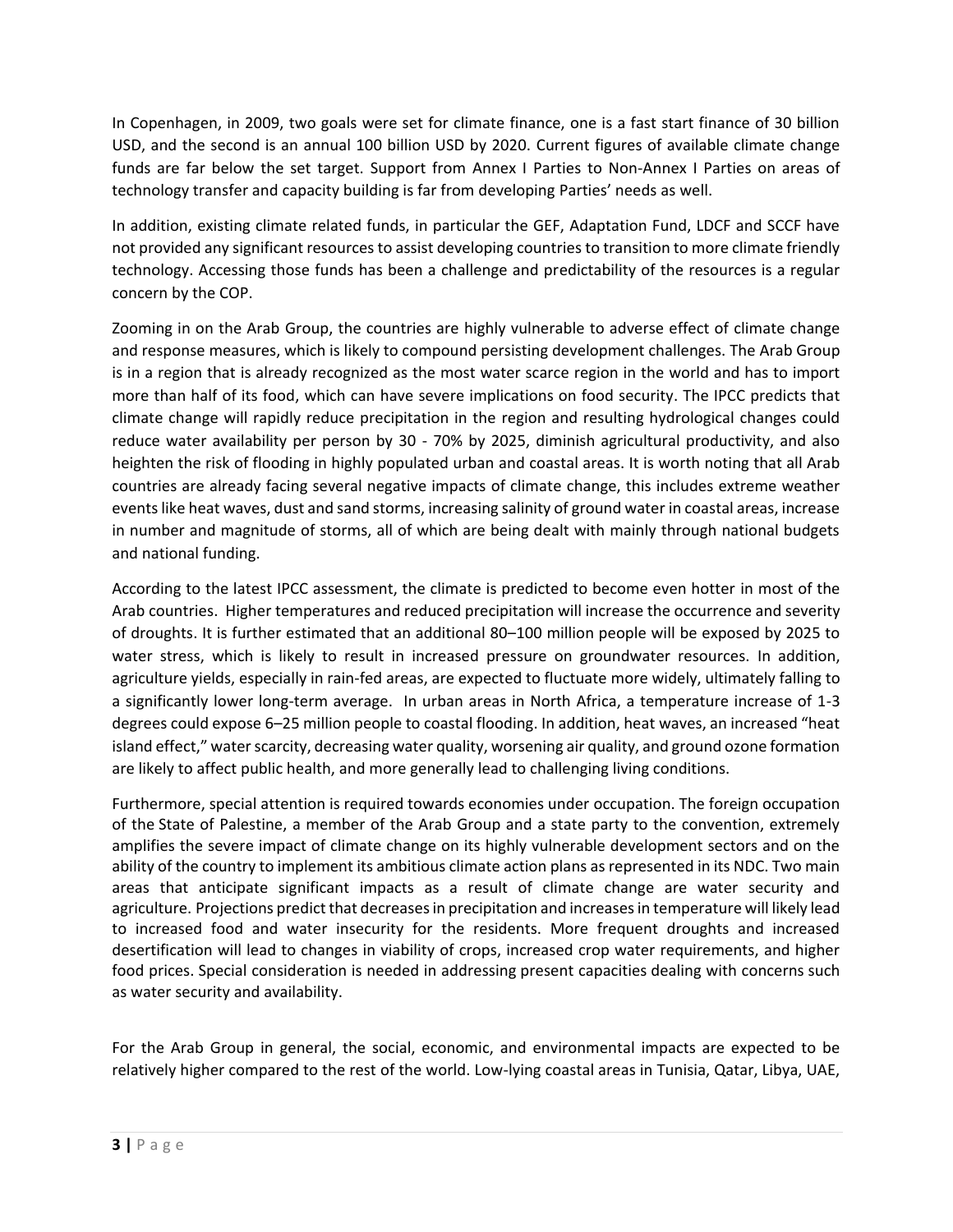Kuwait, Bahrain, Palestine and particularly Egypt are at particular risk. Furthermore, the Arab Group has many economies that are dependent on a single source of income, further adding to their vulnerability.

In addition, climate change response measures instituted to decrease emissions of greenhouse gases often exert profound adverse effect on overriding priorities of sustainable development, poverty eradication, economic development and plans and programs of many developing countries. These effects are particularly severe on those countries whose economies are heavily dependent on a single sector or single commodity such as hydrocarbons, agriculture and tourism. The impacts arising from the implementation of response measures are also pertinent in the areas of agriculture and food security, water availability and water security, energy access, health, livelihoods, employment and the sustainability of economy growth.

- Most developing countries have fragile economies and suffer from low productivity and surplus of labor and increasing unemployment rates, with very significant proportion of their population living below poverty level. They also lack access to essential modern energy, water and sanitation services.
- Many Arab, African countries, least developed countries and small island developing States of such category are vulnerable to response measures due to the (a) geographical distance from main export markets, (b) high dependency on agriculture exports, (c) high dependency on exporting commodities, (d) high dependency on a single commodity; (e) unsustainable land use and land-use change patterns, and (f) insufficient relevant data and information for assessing, measuring and forecasting economic fluctuations (UNFCCC, 2014a).
- The sectors which might be subject to significant vulnerability due to impacts of response measures are (a) conventional oil, gas and coal fuels, (b) energy-intensive trade-exposed goods (aluminum, iron and steel, cement, chemicals, and pulp and paper), (c) tourism, and (d) agriculture (UNFCCC, 2016b). Others include consumer goods subject to eco-labelling and standards, air-freighted goods and marine-transported goods.

Climate finance in the Arab Group is largely concentrated in a small number of large projects in the form of loans or concessional loans. The money largely goes towards mitigation efforts despite pressing adaptation needs in the region, especially for water conservation and food security measures.

# **Where do we want to go?**

All parties to the Convention want to achieve the objectives of the Convention and the Paris Agreement. Achieving those objectives requires a scale up in the context of sustainable development for mitigation, adaptation, finance, technology transfer, and capacity building efforts, taking fully into account that economic and social development and poverty eradication are the first and overriding priorities of the developing country Parties.

It is important that there exists a functioning and implementation-oriented regime that follows clear principles and acknowledges the different circumstances between developed and developing countries, acknowledging that level of action by developing countries directly relates to level of support provided by developed countries. In order to achieve active and efficient response to the challenging impact of climate change, it is crucial to secure adequate, predictable and sustainable means of implementation to developing countries in order to implement NDCs, adequately deal with adaptation challenges, and build resilience while maintaining a balanced support between adaptation and mitigation.